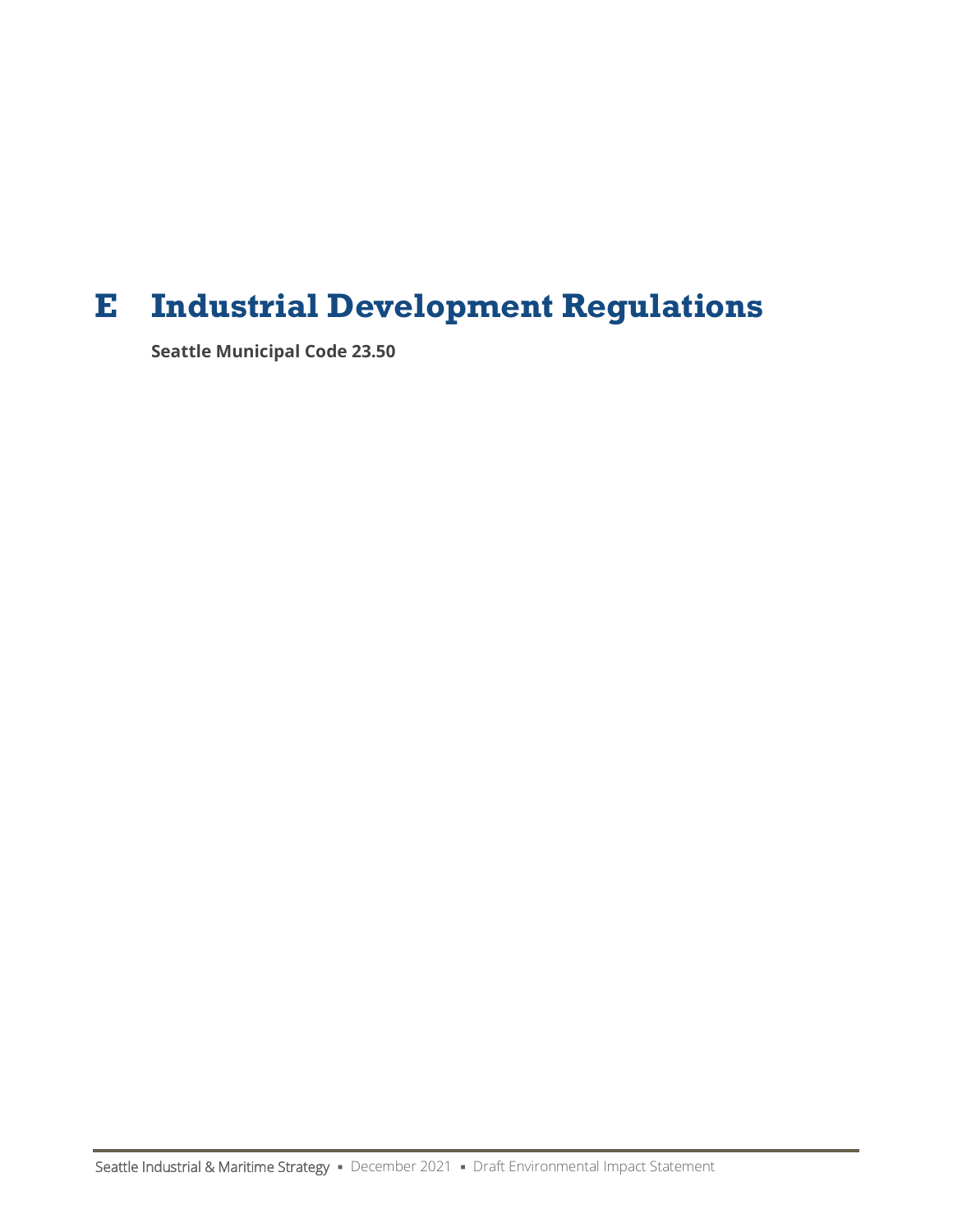The Seattle Municipal Code establishes four industrial zone designations, whose major features and characteristics are summarized below.

# **Industrial General 1 (IG1)**

**Function.** An area that provides opportunities for manufacturing and industrial uses and related activity, where these activities are already established and viable, and their accessibility by rail and/or waterway make them a specialized and limited land resource.

#### **Locational Criteria (summary).**

Directly related to the industrial shoreline.

Directly related to major rail lines serving industrial businesses.

Containing mostly industrial uses, including manufacturing, heavy commercial, warehousing, transportation, utilities, and similar activities.

Generally flat topography.

Platted into large parcels of land.

| <b>Uses</b>                              | Aquaculture, urban farm, animal shelter, eating and drinking<br>establishment, food processing, laboratories and R&D, medical services,<br>lodging (except Duwamish MIC), medial services offices, auto sales and<br>services, sales and services, high impact uses by conditional use permit,<br>childcare, hospitals, vocational schools, manufacturing (light, general,<br>and heavy) mini-warehouse (except Duwamish MIC), outdoor storage,<br>warehouses, transportation facilities, utilities. |  |
|------------------------------------------|------------------------------------------------------------------------------------------------------------------------------------------------------------------------------------------------------------------------------------------------------------------------------------------------------------------------------------------------------------------------------------------------------------------------------------------------------------------------------------------------------|--|
| <b>Floor Area Ratio</b>                  | 2.5                                                                                                                                                                                                                                                                                                                                                                                                                                                                                                  |  |
| <b>Max. Size of Use</b><br><b>Limits</b> | The maximum size of use limit is 10,000 square feet for animal<br>$\bullet$<br>shelters, entertainment, lodging, medical services, office, retail, sales<br>and services.<br>The maximum size of use for drinking establishments is 3,000 square<br>$\bullet$<br>feet.<br>The maximum size of use for restaurants is 5,000 square feet.<br>$\bullet$                                                                                                                                                 |  |
| <b>Height Limits</b>                     | There is no height limit for industrial uses in the IB zone. The height<br>$\bullet$<br>limit for commercial uses, except spectator sports facilities, food<br>process, or commercial craft uses is 30-feet, 45-feet, 65-feet or 85-<br>feet depending on location.                                                                                                                                                                                                                                  |  |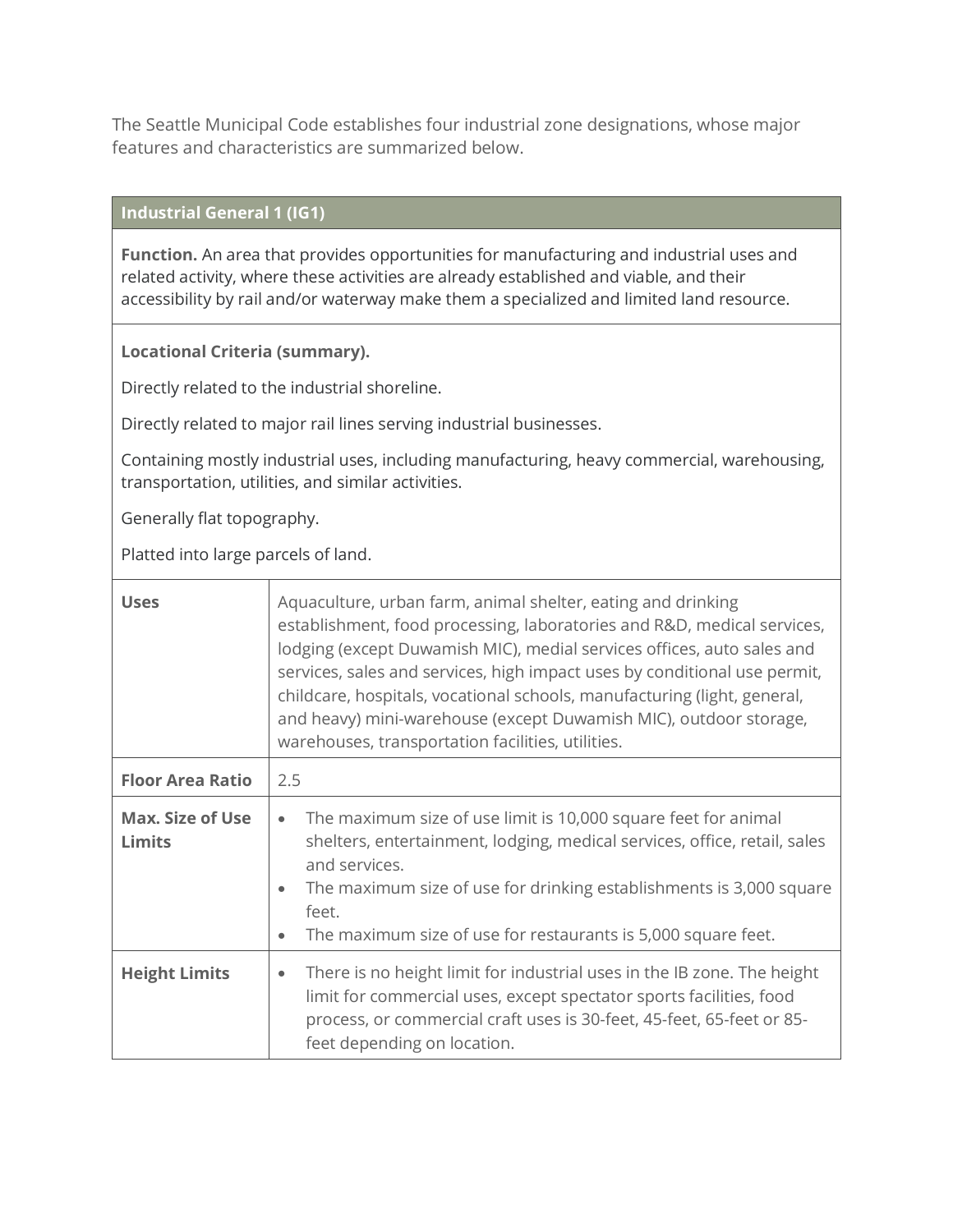#### **Industrial General 2 (IG2)**

**Function.** An area with existing industrial uses, that provides space for new industrial development and accommodates a broad mix of activity, including additional commercial development, when such activity improves employment opportunities and the physical conditions of the area without conflicting with industrial activity

#### **Locational Criteria (summary).**

Developed with industrial activity or a mix of industrial activity and commercial uses.

Nearby facilities have established a more commercial character for the surroundings.

Additional trips generated by increased commercial densities can be accommodated without conflicting with the access and circulation needs of industrial activity.

Reuse of small sites and existing buildings no longer suited to current industrial need.

Isolation from a larger industrial area due to separation by another type of zone or major physical barrier, such as an arterial or waterway.

Generally flat topography.

Platted into large parcels of land.

| <b>Uses</b>                              | Aquaculture, urban farm, animal shelter, eating and drinking<br>establishment, food processing, laboratories and R&D, medical services,<br>lodging, medial services offices, auto sales and services, sales and<br>services, high impact uses by conditional use permit, childcare, hospitals,<br>vocational schools, manufacturing (light, general, and heavy) mini-<br>warehouse, outdoor storage, warehouses, transportation facilities,<br>utilities. |
|------------------------------------------|-----------------------------------------------------------------------------------------------------------------------------------------------------------------------------------------------------------------------------------------------------------------------------------------------------------------------------------------------------------------------------------------------------------------------------------------------------------|
| <b>Floor Area Ratio</b>                  | 2.5                                                                                                                                                                                                                                                                                                                                                                                                                                                       |
| <b>Max. Size of Use</b><br><b>Limits</b> | The maximum size of use limit is 10,000 square feet for animal<br>$\bullet$<br>shelters, entertainment, lodging, medical services, office, retail, sales<br>and services.<br>The maximum size of use for drinking establishments is 3,000 square<br>$\bullet$<br>feet.<br>The maximum size of use for restaurants is 5,000 square feet.<br>$\bullet$                                                                                                      |
| <b>Height Limits</b>                     | There is no height limit for industrial uses in the IB zone. The height<br>$\bullet$<br>limit for commercial uses, except spectator sports facilities, food<br>process, or commercial craft uses is 30-feet, 45-feet, 65-feet or 85-<br>feet depending on location.                                                                                                                                                                                       |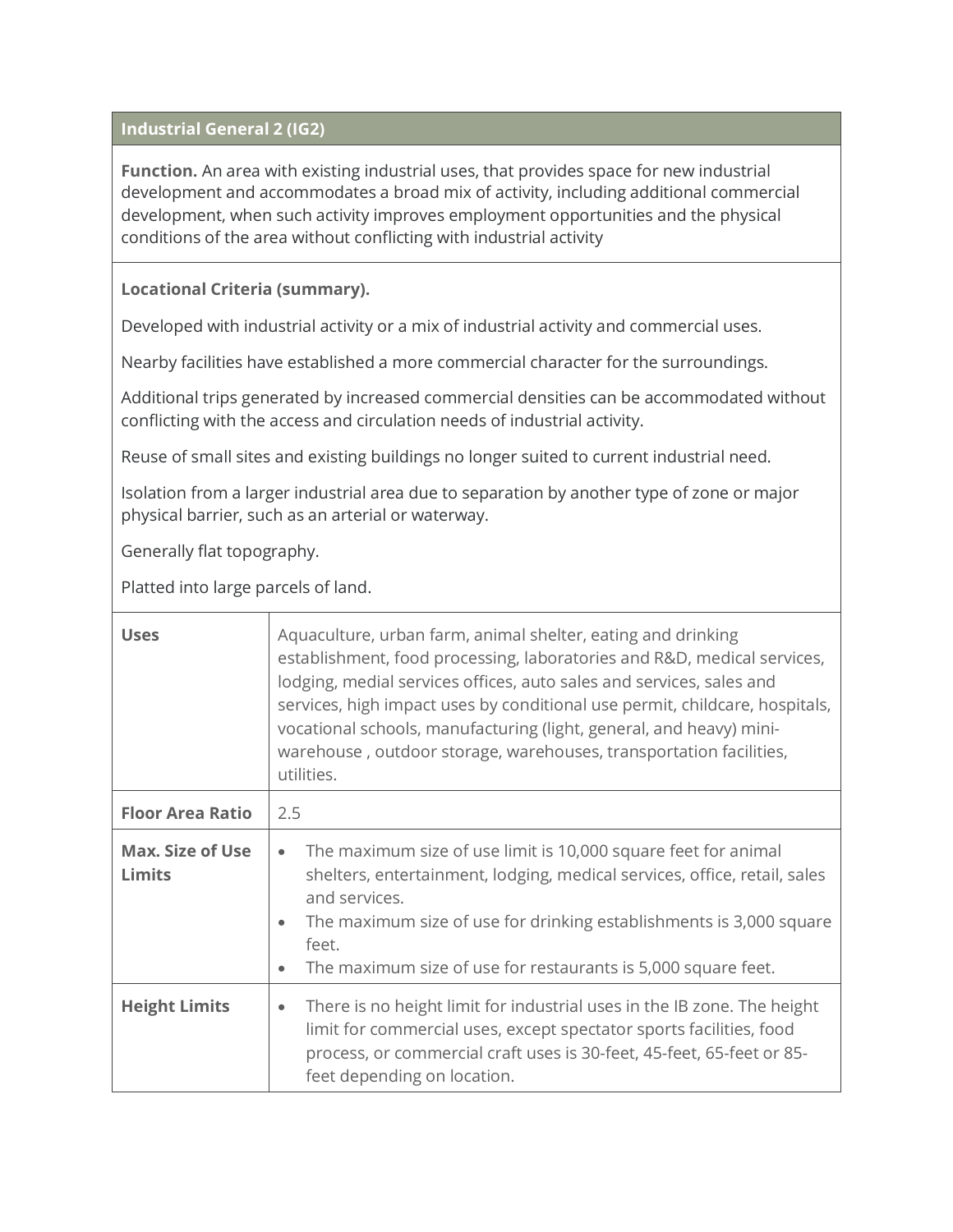# **Industrial Buffer (IB)**

**Function.** An area that provides an appropriate transition between industrial areas and adjacent residential zones, or commercial zones having a residential orientation and/or pedestrian character.

# **Locational Criteria (summary).**

Mix of industrial activity and a wide range of commercial uses which are located on the edge of a larger industrial area.

Transition is needed to protect a less-intensive zone from potential negative impacts of industrial activity when the area directly abuts a residential or commercial zone or an area with substantial amount of residential development and/or pedestrian character.

| <b>Uses</b>                              | Manufacturing (except heavy), Food Processing, Offices, Sales and<br>Service, Sports and Recreation Facilities (except in the Duwamish MIC),<br>Mini-Warehouses, Parking, Transportation Facilities, Caretakes Quarters<br>and Artists Dwelling Units, Eating and Drinking Establishments, Medical<br>Services, Vocational Training Facilities, Parks, Child Care, Animal Shelters,<br>Theaters and Spectator Sports Facilities, Power Plants.                                            |
|------------------------------------------|-------------------------------------------------------------------------------------------------------------------------------------------------------------------------------------------------------------------------------------------------------------------------------------------------------------------------------------------------------------------------------------------------------------------------------------------------------------------------------------------|
| <b>Floor Area Ratio</b>                  | 2.5                                                                                                                                                                                                                                                                                                                                                                                                                                                                                       |
| <b>Max. Size of Use</b><br><b>Limits</b> | In the IB zone the maximum size of use limit is 75,000 square feet for<br>$\bullet$<br>animal shelters, entertainment, lodging, medical services.<br>The maximum size of use limit is 30,000 square feet for retail sales -<br>$\bullet$<br>major durables, sales, and services general. The maximum size of<br>use limit for offices is 100,000.                                                                                                                                         |
| <b>Height Limits</b>                     | There is no height limit for industrial uses in the IB zone. The height<br>$\bullet$<br>limit for commercial uses, except spectator sports facilities, food<br>process, or commercial craft uses is 30-feet, 45-feet, 65-feet, or 85-<br>feet depending on location.<br>Additional height limits apply for parcels abutting residential zones.<br>$\bullet$                                                                                                                               |
| <b>Setbacks</b>                          | A 5-foot setback for all uses across a right of way of 80 feet or less<br>$\bullet$<br>from SF, or LR 1, LR2, or LR3 zone.<br>A 5-foot setback of 5 feet is required for any lot abutting any<br>$\bullet$<br>residentially zoned lot or across an alley from a residential lot for<br>surface parking with more than 5 spaces, a parking structure unless<br>enclosed with a wall, outdoor storage, loading berths, or outdoor<br>recycling collection stations, or drive in facilities. |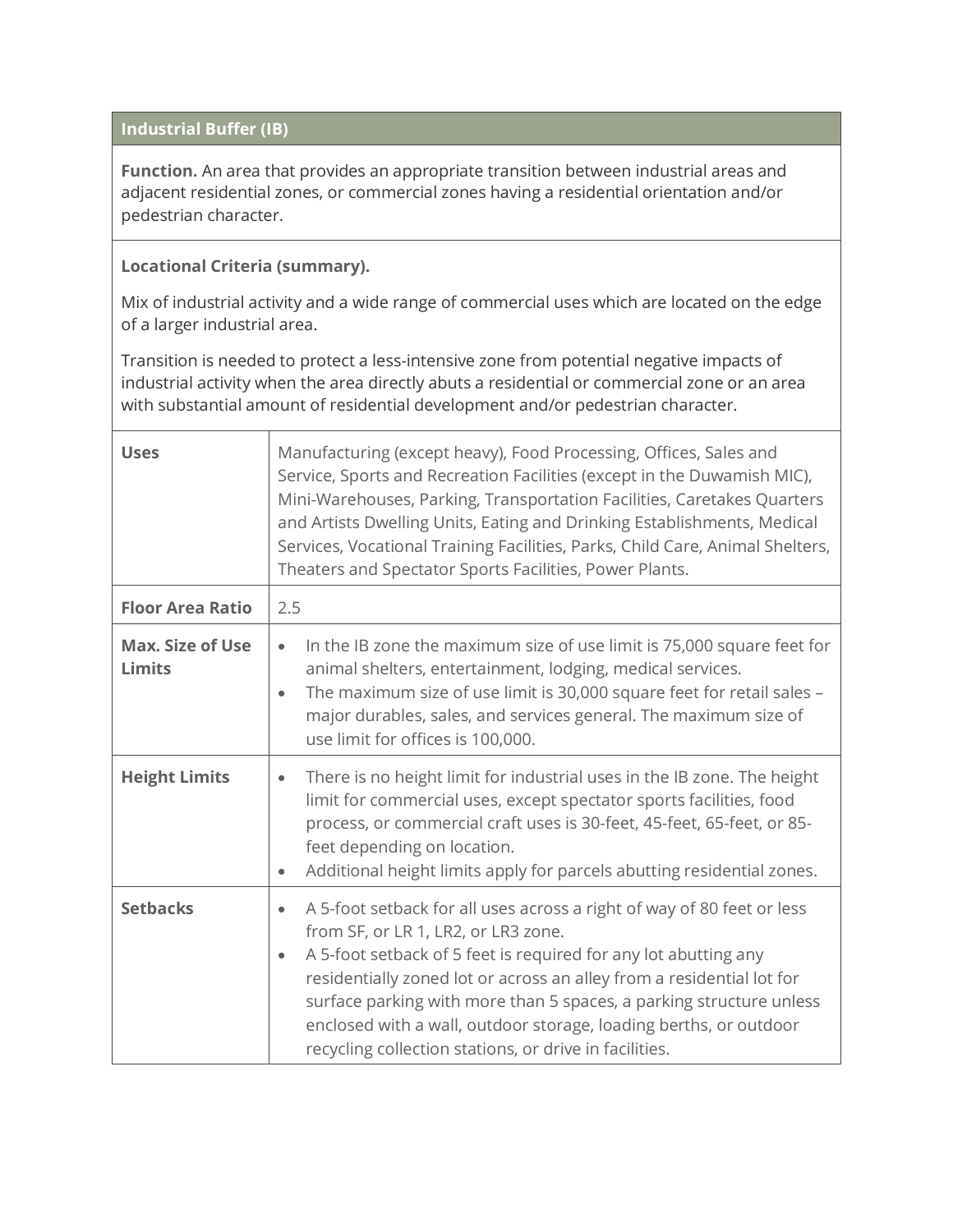### **Industrial Commercial (IC)**

**Function.** Intended to promote development of businesses which incorporate a mix of industrial and commercial activities, including light manufacturing and research and development, while accommodating a wide range of other employment activities.

#### **Locational Criteria (summary).**

Amenities could provide an attraction for new businesses, particularly new technologyoriented and research and development activities.

Close proximity to major institutions capable of providing support for new technologyoriented and research and development businesses.

Places in transition to predominantly commercial or mixed commercial and industrial activity.

Where there is an existing concentration of technology-oriented and research and development uses.

Could provide the type of campus-like environment attractive for new technology-oriented industrial and commercial development.

| <b>Uses</b>                              | Manufacturing, Food Processing, Offices, Sales and Service, Sports and<br>Recreation Facilities, Mini-Warehouses, Parking, Transportation Facilities,<br>Caretakes Quarters and Artists Dwelling Units, Eating and Drinking<br>Establishments, Medical Services, Vocational Training Facilities, Parks,<br>Child Care, Animal Shelters, Theaters and Spectator Sports Facilities.                                                                                                                                                                                                                                                                                                                                                                                                                                                |
|------------------------------------------|----------------------------------------------------------------------------------------------------------------------------------------------------------------------------------------------------------------------------------------------------------------------------------------------------------------------------------------------------------------------------------------------------------------------------------------------------------------------------------------------------------------------------------------------------------------------------------------------------------------------------------------------------------------------------------------------------------------------------------------------------------------------------------------------------------------------------------|
| <b>Floor Area Ratio</b>                  | Most IC Zones: 2.75<br>$\bullet$<br>IC-65 and IC-85 Zones: 3.25<br>$\bullet$<br>IC 85-175 Zone: Base of 2.5 FAR for all permitted uses, except that<br>$\bullet$<br>the combined chargeable floor area of the following uses is limited<br>to 1 FAR or 50,000 square feet, whichever is greater: entertainment<br>uses; lodging uses; medical services; office; restaurant; major<br>durables retail sales; automotive sales and services; religious<br>facilities; and general sales and services.<br>In the IC 85-175, extra FAR up to a maximum of 4.0 can be achieved<br>$\bullet$<br>through incent8ive zoning except that, if the total chargeable floor<br>area of uses identified in the base FAR column is greater than 4.0<br>FAR, that amount of floor area, not to exceed 50,000 square feet, is<br>the maximum FAR. |
| <b>Max. Size of Use</b><br><b>Limits</b> | Within the Duwamish MIC no size of use limits except the IC 85-160<br>$\bullet$<br>zone. In the IC 85-160 zone the maximum size of use limit is 75,000<br>square feet for animal shelters, entertainment, lodging, medical                                                                                                                                                                                                                                                                                                                                                                                                                                                                                                                                                                                                       |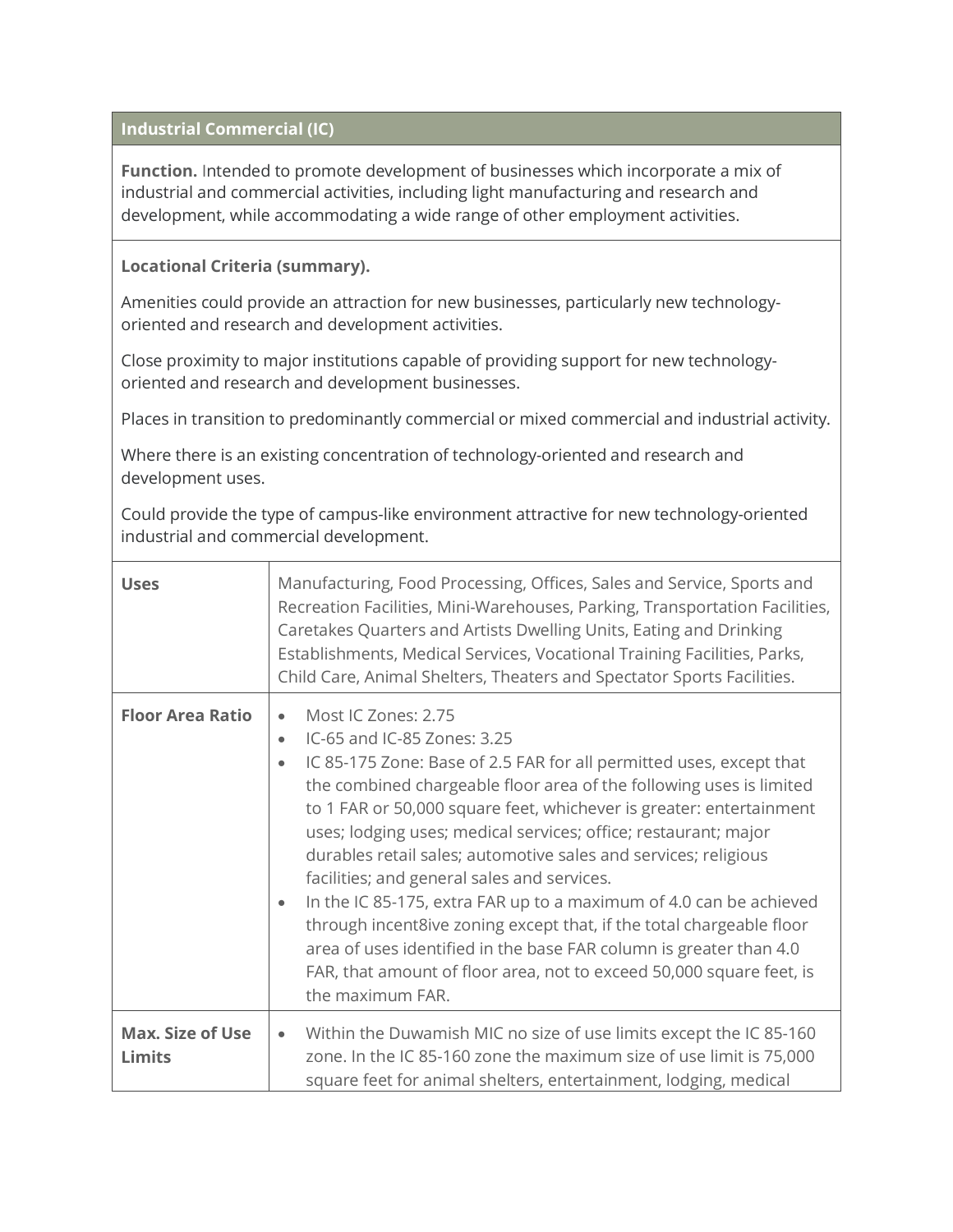|                      | services. The maximum size of use limit is 30,000 square feet for<br>retail sales - major durables, sales, and services general.<br>Outside the Duwamish MIC the size of use limit is 75,000 square feet<br>$\bullet$<br>for animal shelters, entertainment, lodging, medical services retail<br>sales - major durables, sales, and services general. |
|----------------------|-------------------------------------------------------------------------------------------------------------------------------------------------------------------------------------------------------------------------------------------------------------------------------------------------------------------------------------------------------|
| <b>Height Limits</b> | Structure height limit for industrial uses is unlimited for industrial uses.<br>For non-industrial uses height limits of 45-feet, 65-feet, 85-feet, and 175-<br>feet depending on the location of the zone.                                                                                                                                           |
| <b>Setbacks</b>      | Setbacks are required for portions of a lot that abut residentially zoned<br>land, is separated by an alley from residentially zoned areas, and from<br>lot lines abutting streets with street trees.                                                                                                                                                 |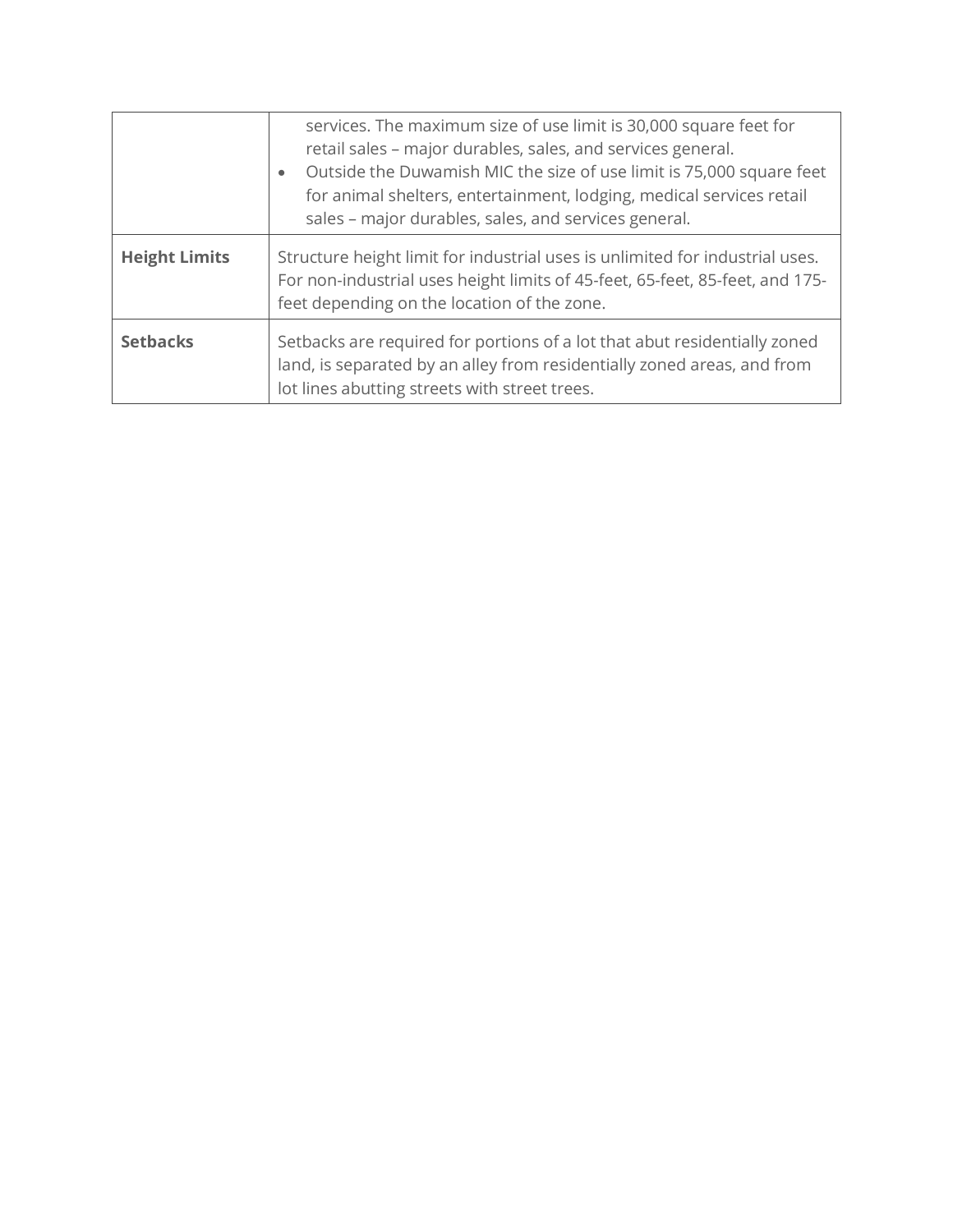The tables below highlight key development standards for the UI and UM environments:

#### **Urban Industrial (UI)**

**Function**. Provide for efficient use of industrial shorelines by major cargo facilities and other water-dependent and water-related industrial uses, and to allow for warehouse uses that are not water- dependent or water-related where they currently exist; Provide public access on public lands or in conformance with an area-wide Public Access Plan; Accommodate ecological restoration and enhancement where reasonable; and Allow limited nonwateroriented uses and development where they would not displace water-oriented uses and, if located on waterfront lots, where they achieve another goal of the Shoreline Management Act, such as protection or improvement of ecological functions or public access.

### **Locational Criteria (summary).**

- Areas zoned Industrial;
- Areas adjacent to or part of major industrial centers that provide support services for water-dependent and other industrial uses; or
- Areas where predominant uses are water-dependent or water-related manufacturing, warehousing, major port cargo facilities, or other similar uses.

| Uses - Must be water<br>dependent or water<br>related. | Light, General, and Heavy Manufacturing (except extractive<br>industries).<br>Food processing.<br>$\bullet$<br>Offices as part of a water dependent use.<br>$\bullet$<br>Laboratories and R&D.<br>$\bullet$<br>Storage (except mini-storage in the Duwamish MIC).<br>$\bullet$<br>Heavy sales and services.<br>$\bullet$ |
|--------------------------------------------------------|--------------------------------------------------------------------------------------------------------------------------------------------------------------------------------------------------------------------------------------------------------------------------------------------------------------------------|
| <b>Lot Coverage</b>                                    | Setback for ordinary high-water mark of 15 feet for water<br>$\bullet$<br>dependent uses.<br>Setback from ordinary high-water mark of 60 feet for water<br>$\bullet$<br>related uses.                                                                                                                                    |
| <b>View Corridor</b>                                   | A view corridor equal to 35% of the width of the lot.<br>$\bullet$                                                                                                                                                                                                                                                       |
| <b>Height Limit</b>                                    | 35 feet.<br>$\bullet$                                                                                                                                                                                                                                                                                                    |
| <b>Specific to Water</b><br><b>Related uses</b>        | Water-related uses shall be designed and located on the<br>$\bullet$<br>shoreline to encourage efficient use of the shoreline                                                                                                                                                                                            |